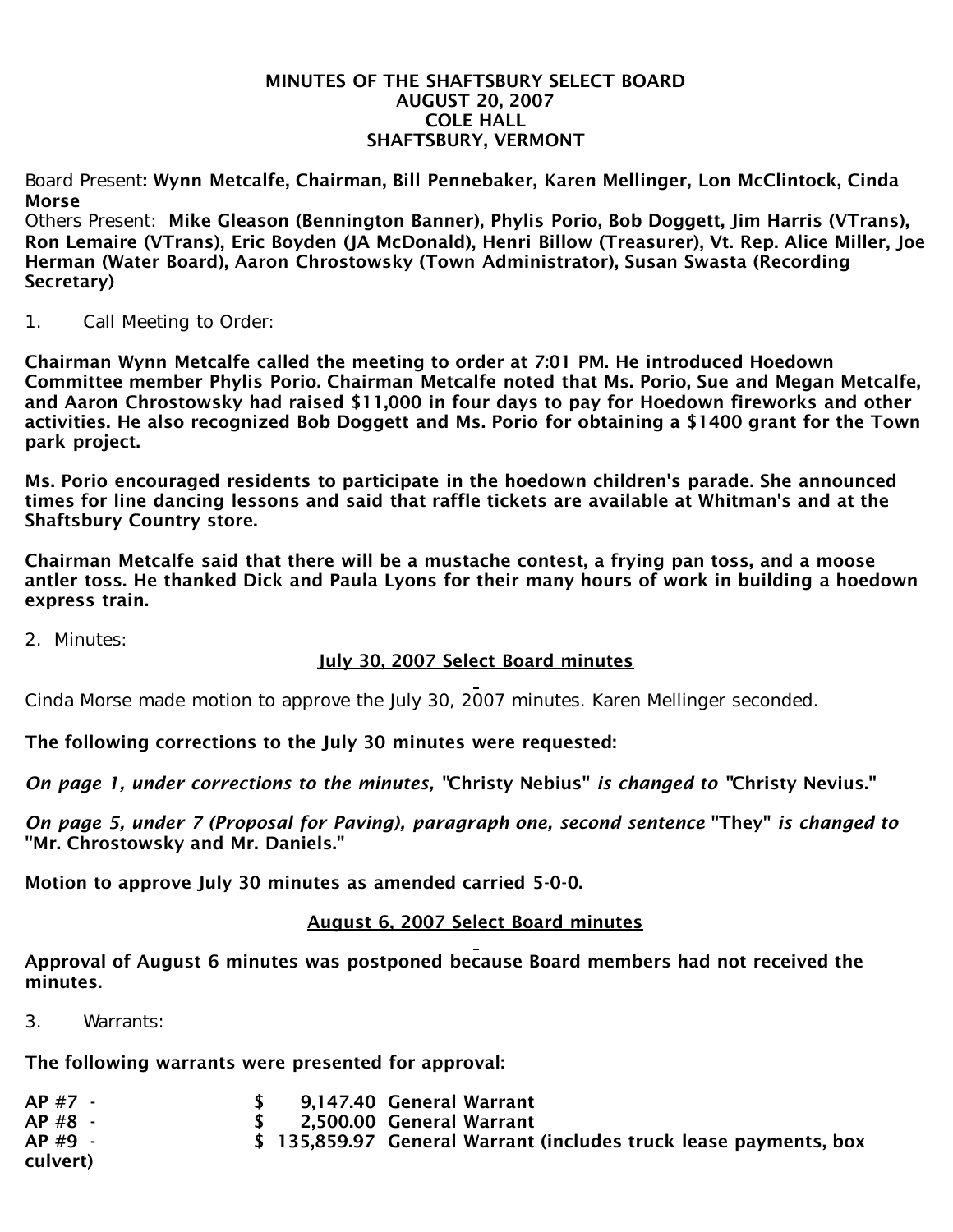Ms. Morse made motion to pay warrants. Lon McClintock seconded. Motion carried 5-0-0.

4. Public Comments:

## There were no public comments.

5. VTrans Bennington Bypass Update:

Chairman Metcalfe introduced Jim Harris, the VTrans Bennington Bypass Project Director, to report on bypass progress. Mr. Harris distributed handouts to accompany his report.

He stated that this segment of the project, contract 3, had been awarded to JA McDonald in July. The contractor has proposed a change in the way rock is removed from along the exit ramp. Rather than pre-splitting the rock, as originally planned, McDonald proposes to drill deeper and blast the rock. The slope will still be 1 on 1 1/2, but the shattered stone will be left on the surface instead of creating a sheer surface.

The contractor believes that a sheer face would be more subject to damage by water intrusion than shattered stone. The latter would also make a more uniform slope shape and require less maintenance. This process would reduce costs by around \$600,000, and may also take less time, permitting the exit to reopen earlier than expected.

Mr. Harris said that they had spoken to Bennington Town Manager Stuart Hurd and Town Planner Dan Monks, who had approved the change. VTrans is now seeking Shaftsbury's approval.

Mr. Chrostowsky asked Mr. Harris to review the progress of the overall bypass. Mr. Harris described the four segments of the bypass, the expected submission of contracts, and projected completion of the work. He stated that final completion, with the systems interchange and welcome center, is expected in 2012.

Chairman Metcalfe asked if Exit 2 will be reopened one year from now, and Mr. Harris replied that it is scheduled to reopen in September 2008, but the contractor may beat that schedule.

Chairman Metcalfe noted that the detour does not seem to be causing any problems. Mr. Harris said that he had heard this was the case. Chairman Metcalfe thanked Mr. Harris, engineer Ron Lemaire and JA McDonald supervisor Eric Boyden for attending the meeting.

6. Insurance Update

Chairman Metcalfe introduced Dave Newell of Wills Insurance to update the Board on the Town's 2008 coverage. Mr. Newell passed out copies of the insurance schedule, noting that the premium has decreased slightly, from \$55,440 to \$55,227. He went over the various areas of coverage.

Mr. McClintock asked whether worker's compensation covers volunteer workers, and Mr. Newell replied that it probably does not, but that he will check and provide a rate if this coverage is not included.

Mr. McClintock asked whether coverage is per occurrence or aggregate. Mr. Newell said that general liability is subject to an aggregate limit of \$3 million, with a \$1 million umbrella per occurrence. There is no aggregate limit on property or automobile coverage.

Mr. McClintock asked about coverage for civil rights claims, and Mr. Newell replied that this would be included under public officials coverage.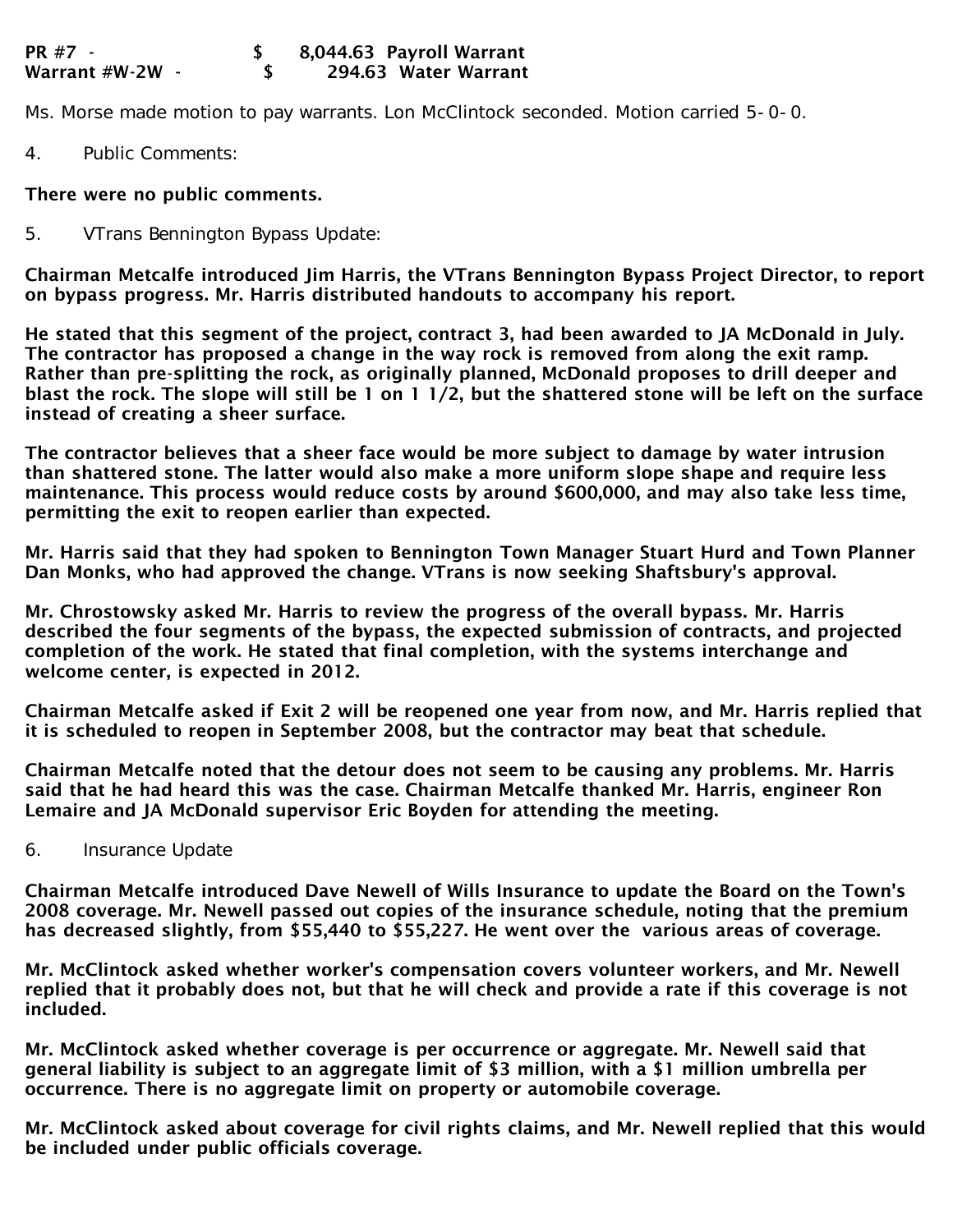Mr. Newell noted that there is no depreciation on fire truck coverage; it is for replacement cost. He stated that law enforcement coverage includes constables.

Mr. McClintock asked whether sexual abuse coverage is included for all Town employees or just law enforcement officials. Mr. Newell said that he will check on this. He noted that the only area where there has been claims is in worker's compensation. He thinks it would be good to have a session or two on safety with the highway employees.

Bill Pennebaker asked if the medical expenses amount is high enough for accident coverage. Mr. Newell said he will check on this, and noted that the intent is to supplement the individual's coverage.

Mr. Pennebaker asked when was the last time general liability was increased, and Mr. Newell replied that the \$1 million umbrella had been added one or two years ago, He will check to see what more coverage would amount to.

Ms. Mellinger asked what had been budgeted for insurance. Mr. Chrostowsky said that \$56,000 had been budgeted for liability insurance. Board members thanked Mr. Newell for his presentation.

7. Prebate Privacy:

Chairman Metcalfe said that Mr. Chrostowsky had distributed an informational packet on this matter to Board members. He noted that Town Attorney Rob Woolmington had recommended to the town of Manchester that this information be kept private.

Ms. Pennebaker made motion to keep prebate amounts private. Ms. Mellinger seconded. Motion carried  $5 - 0 - 0$ .

8. Set the Tax Rate:

Town treasurer Henri Billow came forward to present information on the 2008 tax rate. She distributed handouts and went over the figures. Ms. Billow stated that the 2007-2008 tax rate will be .468 per hundred, which represents a 5.5% increase.

Ms. Morse made motion to set the Town tax rate as proposed. Ms. Mellinger seconded. Motion carried  $5 - 0 - 0$ .

9. Zoning Administrator Job Description:

Mr. McClintock reported that he had met with Ms. Morse, Development Review Board (DRB) members Phylis Porio and Jim Carter, and Planning Commission member Craig Bruder to go over the zoning administrator job description. He said that the group had redrafted the description and will meet to discuss any further changes.

One change that the group decided on is to have the zoning administrator prepare a summary of each case to come before the DRB, to be delivered along with the agenda at least one week in advance of the meeting so that members are prepared.

Another change requests the zoning administrator to provide revenue records to the DRB and the Planning Commission, not just the select Board and Town Administrator, so that these boards know where they stand financially. Mr. McClintock said that the group plans to talk with present zoning administrator Tony Zazzaro about how changes will be implemented.

There was a discussion as to whether it is permissible to change the job description from the one which was in place when the zoning administrator was hired. Board members agreed that a job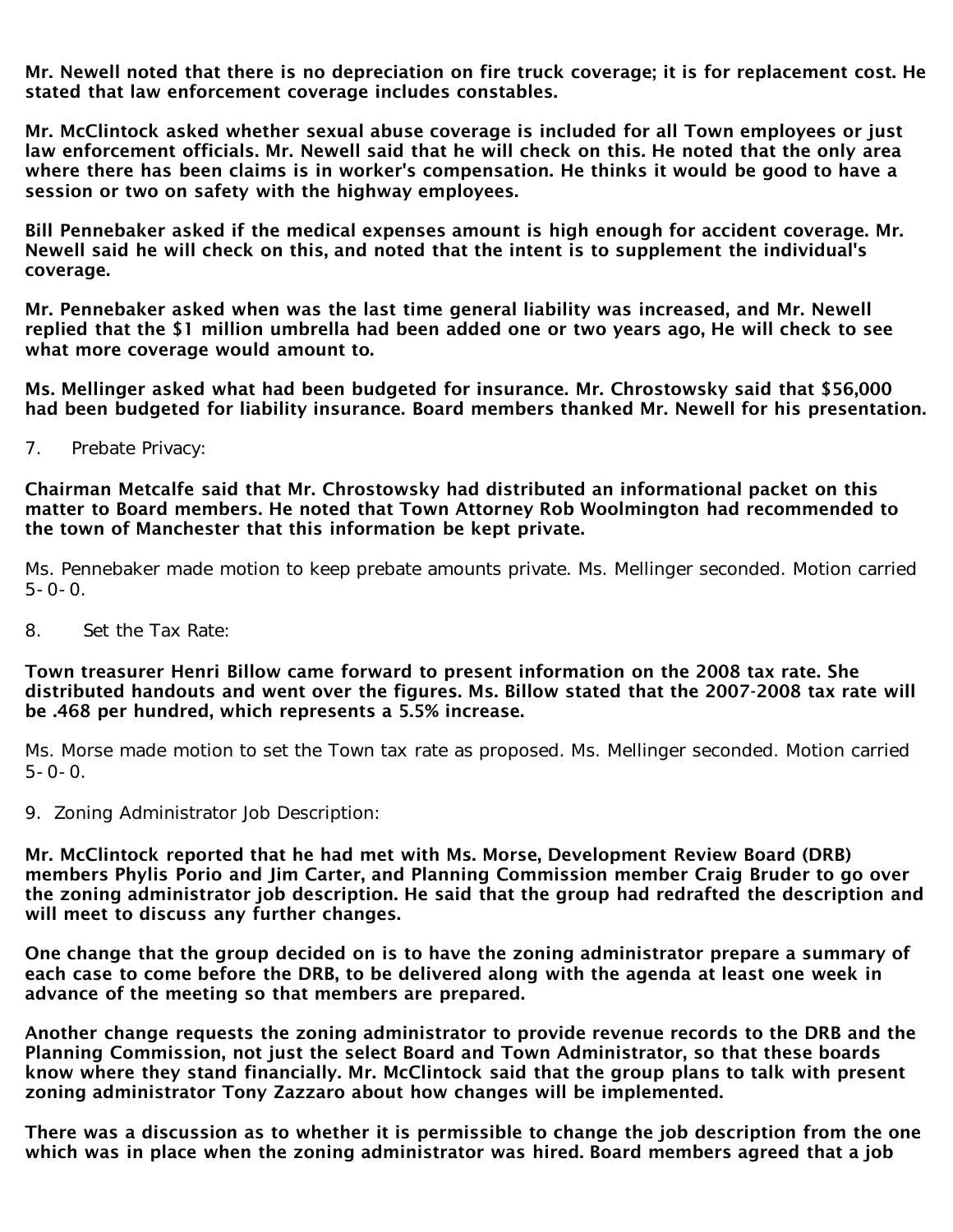description may change according to the Town's needs.

The working group will help Mr. Zazzaro to implement changes and discuss drafting a procedures manual with him. Mr. McClintock stated that they hope to be ready to adopt the new job description at the next Board meeting.

Mr. Pennebaker said that the job description should include provision for vacation and holidays, and that item 15 on page 5 seems very broad and should have some scope attached to it.

Ms. Mellinger asked about Bianchi letters, which are sent by the zoning administrator to real estate agents concerning any zoning matters that would affect sale of a property. Ms. Morse said that she would like there to be a standard letter form, and that the group should draft language at their next meeting.

10. Zoning Bylaws Approval Process Discussion:

Chairman Metcalfe asked if the open working session should be scheduled for the next Board meeting. Mr. McClintock stated that the bylaw revisions, accompanied by the Planning Commission report, are to be distributed to surrounding towns. Mr. Chrostowsky said that this has been done. A working session will be scheduled for next week's meeting.

11. Town Administrator Report:

Mr. Chrostowsky stated that he has only one item for discussion and that it should be done in Executive session since it is a legal matter.

12. Other Business:

Ms. Mellinger reported that the Historical Society will hold a book and bake sale on September 1 from 10:00 AM to 4:00 PM. They are still accepting clean, salable books, which may be dropped off at the museum, or picked up by Angie Abatello.

Mr. McClintock asked if the Recreation Committee has a chairman yet. Mr. Chrostowsky replied that it does not, and that he will let him know when a chairman is selected.

Mr. McClintock asked whether the Town plan needs to be renewed before the next Town meeting. Mr. Chrostowsky replied that he has asked Rex Burke of the Bennington County Regional Commission (BCRC) and will have an answer next week.

Ms. Morse asked if the Ancient Roads Committee has met. Mr. Chrostowsky replied that it has not. Ms. Morse asked him to inform everyone of the upcoming BCRC training.

Chairman Metcalfe stated that he had talked to Bruce Lee Clark, who told him that the matter is still up for appeal. There is to be a decision this week.

Joe Herman of the Water Board came to the table for discussion of a planning loan. Ms. Mellinger stated that the Board had approved applying for the loan and the state had approved the Town to proceed. It now needs to be executed by the Board and submitted to the state.

She said this is a five-year no-cost loan, which is wrapped into construction costs if the Town proceeds to construction. The Town is eligible for \$25,000 loan forgiveness for the project.

The Water Board proposes that Otter Creek Engineering present the project at a Board meeting, and that a Town-wide meeting be held in December or January, followed by a bond vote in March. Ms. Mellinger stated that if the Town does not have a bond vote it will not receive state funding.